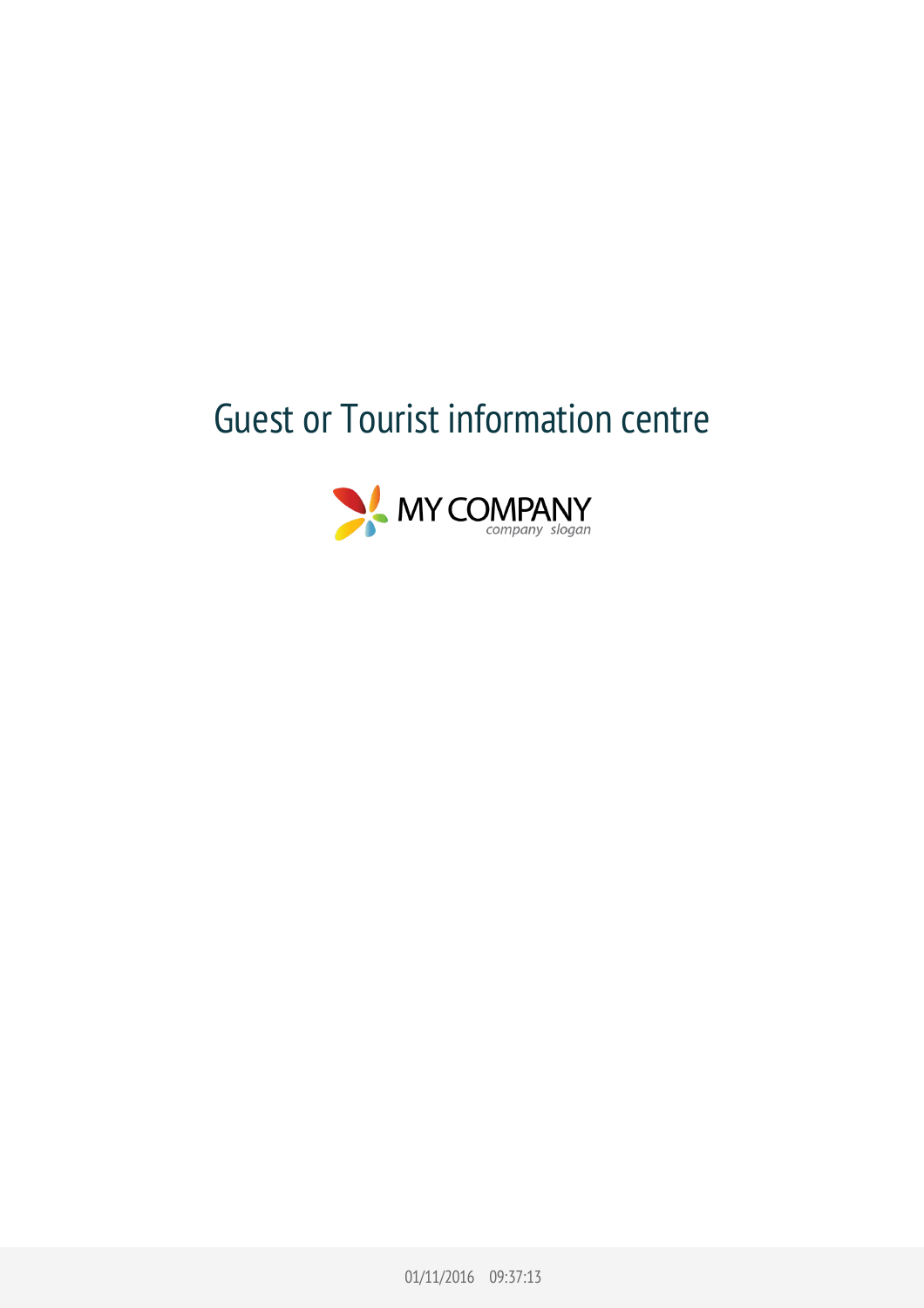

# General

|    | Survey name       | <b>Guest or Tourist information centre</b>       |
|----|-------------------|--------------------------------------------------|
|    | Author            | Richard Žižka                                    |
|    | Survey language   | <b>X</b> English                                 |
|    | <b>Survey URL</b> | http://www.survio.com/survey/d/Y9H0W3M7W6S7E4X5T |
| (掲 | First response    | 02/28/2014                                       |
|    | Last response     | 06/13/2014                                       |
| 囲  | <b>Duration</b>   | 106 days                                         |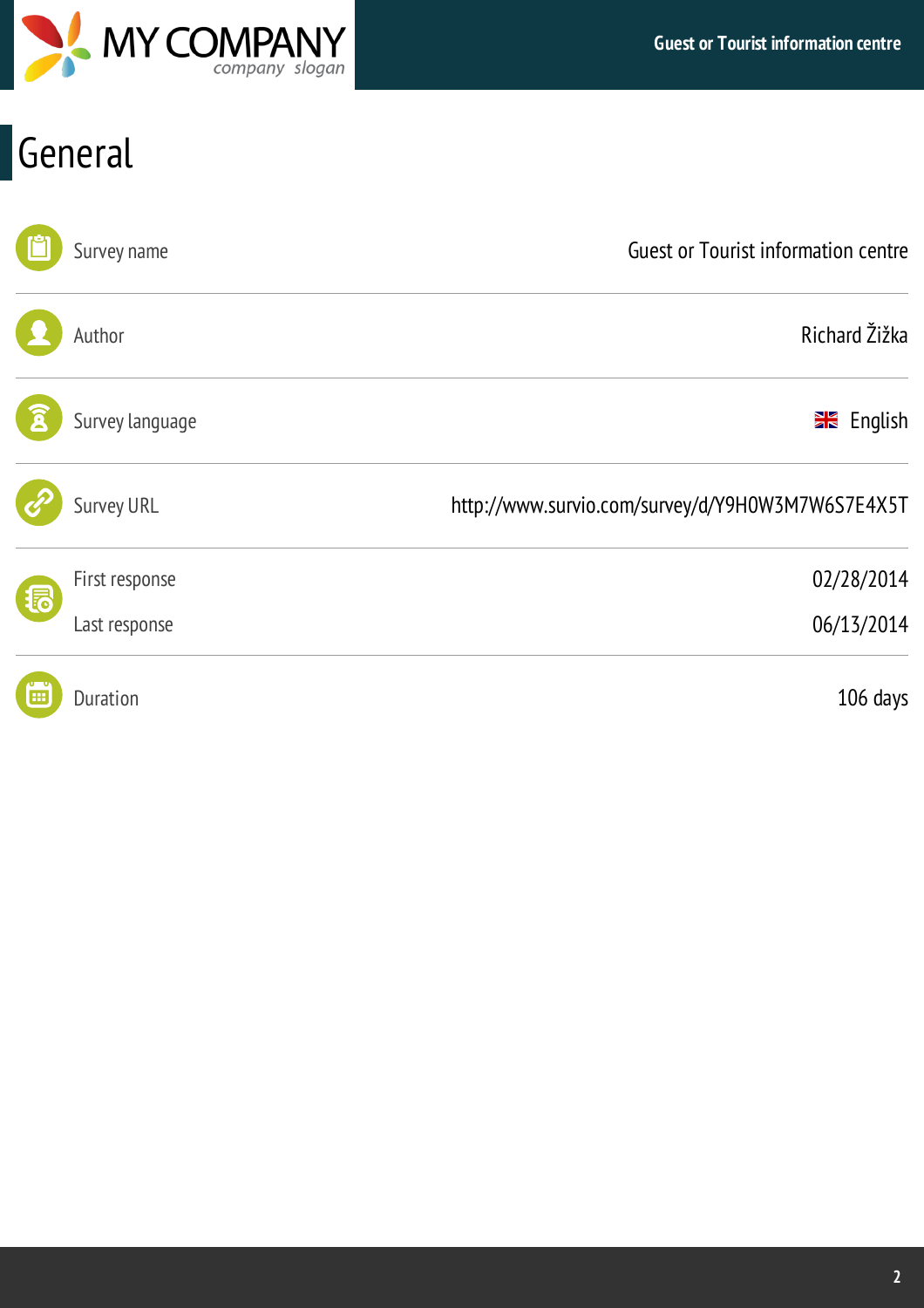

## Survey visits



## Visit History (02/28/2014 – 06/13/2014)



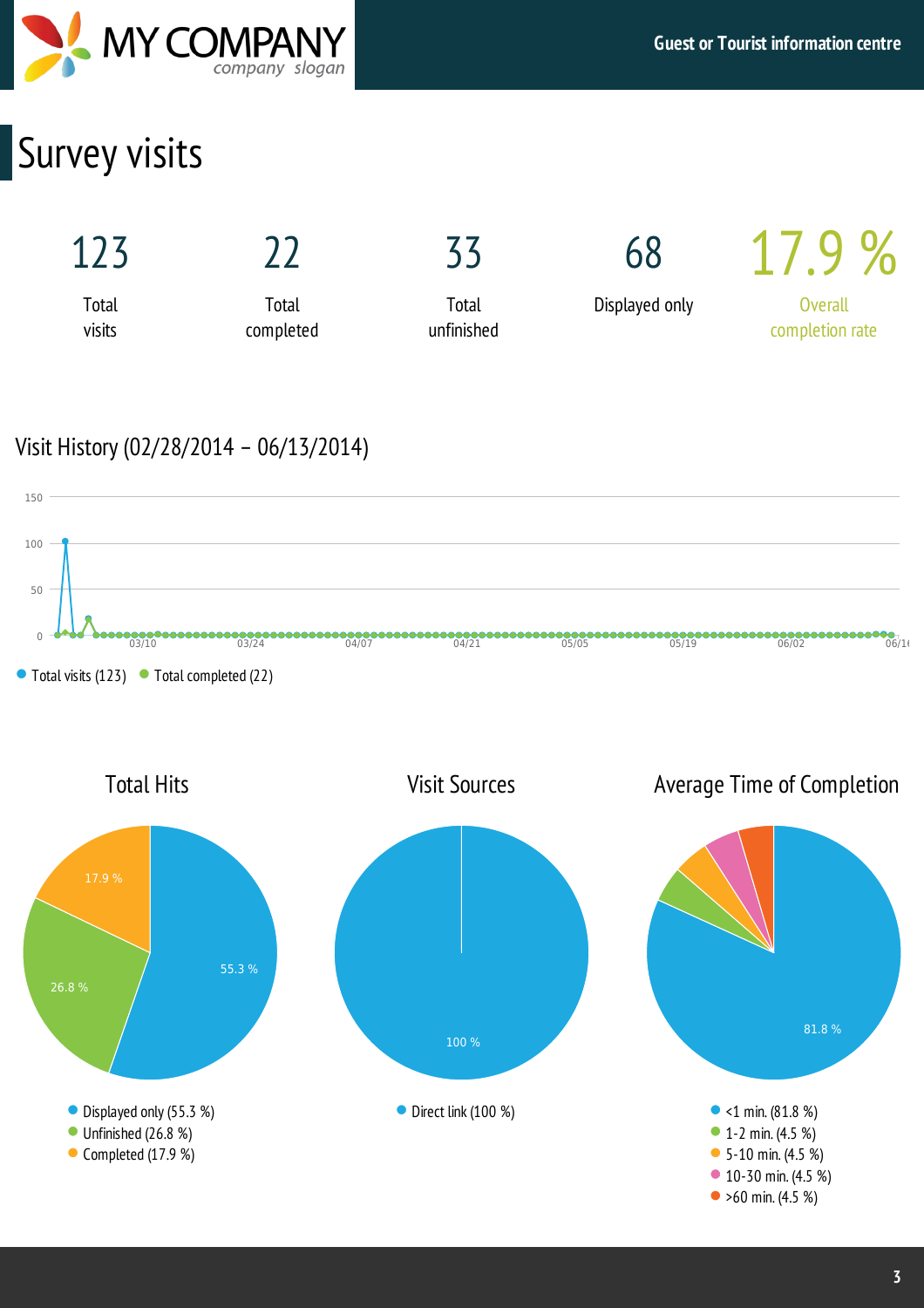

# Results

## 1. How do you use the information centre?

Multiple choice, answers 22x, unanswered 0x

| <b>Answer Choices</b>  |    |     |     |     |     |            |     |     |     |     |     |     | Responses |     |     |     |     | Ratio  |     |      |
|------------------------|----|-----|-----|-----|-----|------------|-----|-----|-----|-----|-----|-----|-----------|-----|-----|-----|-----|--------|-----|------|
| $\bullet$ As a citizen |    |     |     |     |     |            |     |     |     |     |     |     | 14        |     |     |     |     | 63.6%  |     |      |
| $\bullet$ As a tourist |    |     |     |     |     |            |     |     |     |     |     |     | 12        |     |     |     |     | 54.5 % |     |      |
|                        |    |     |     |     |     | 14 (63.6%) |     |     |     |     |     |     |           |     |     |     |     |        |     |      |
|                        |    |     |     |     |     | 12 (54.5%) |     |     |     |     |     |     |           |     |     |     |     |        |     |      |
| $0\%$                  | 5% | 10% | 15% | 20% | 25% | 30%        | 35% | 40% | 45% | 50% | 55% | 60% | 65%       | 70% | 75% | 80% | 85% | 90%    | 95% | 100% |

## 2. Please indicate your age group below:

Single choice, answers 22x, unanswered 0x

| <b>Answer Choices</b>                                                                                                                            | Responses                                     | Ratio                     |
|--------------------------------------------------------------------------------------------------------------------------------------------------|-----------------------------------------------|---------------------------|
| $0 - 20$                                                                                                                                         | $\overline{4}$                                | 18.2 %                    |
| • $21-30$                                                                                                                                        | $\overline{7}$                                | 31.8%                     |
| $• 31-40$                                                                                                                                        | $\overline{3}$                                | 13.6 %                    |
| • $41-50$                                                                                                                                        | $\overline{4}$                                | 18.2 %                    |
| $• 51-60$                                                                                                                                        | $\overline{2}$                                | 9.1%                      |
| $• 61+$                                                                                                                                          | $\overline{2}$                                | 9.1%                      |
| 4(18.2%)<br>7 (31.8%)<br>3(13.6%)<br>4(18.2%)<br>$2(9.1\%)$<br>$2(9.1\%)$<br>5%<br>$0\%$<br>10%<br>15%<br>20%<br>25%<br>30%<br>35%<br>40%<br>45% | 75%<br>50%<br>55%<br>60%<br>65%<br>70%<br>80% | 95%<br>85%<br>90%<br>100% |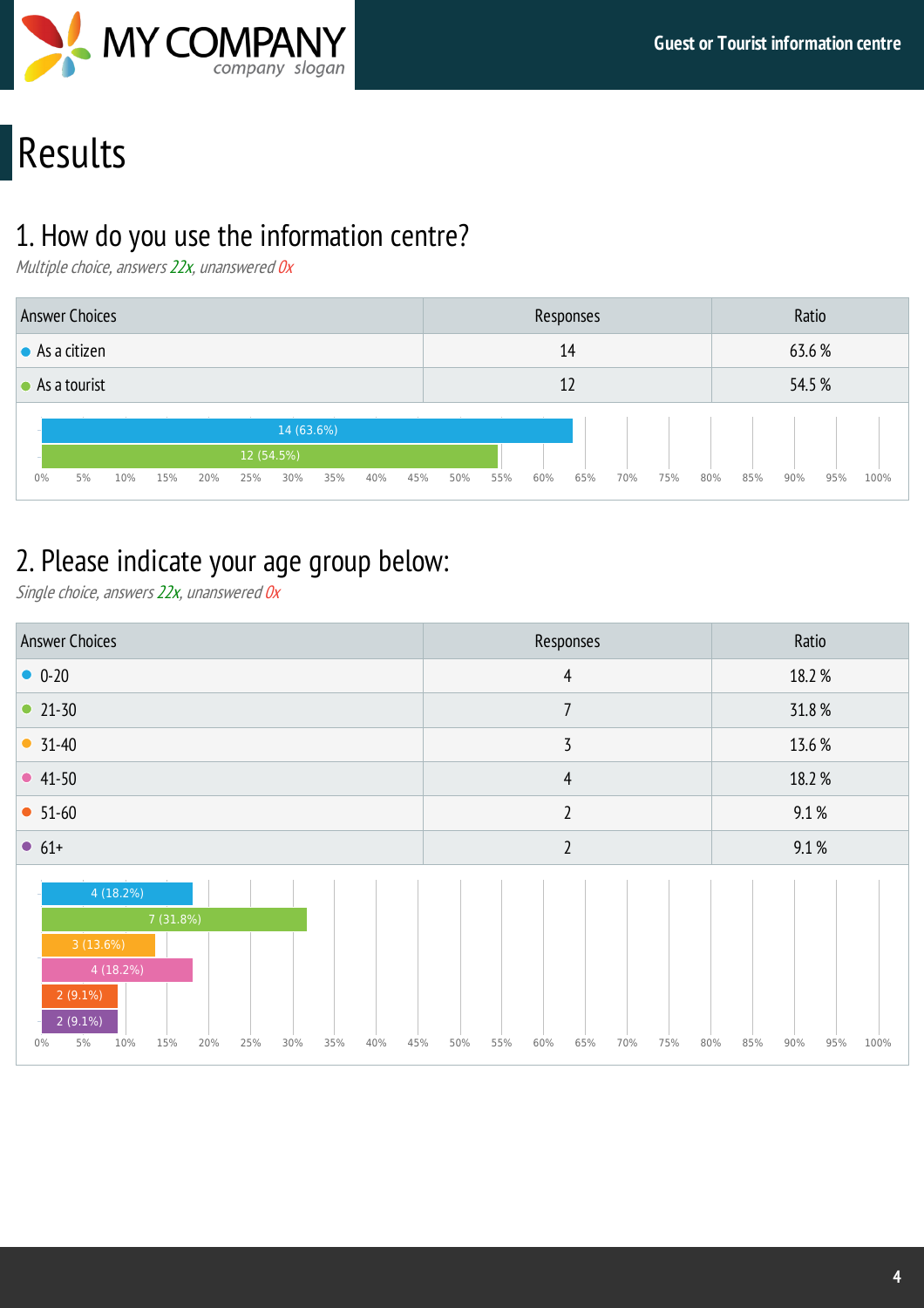## 3. How often do you use the information centre?

Single choice, answers 22x, unanswered 0x

| <b>Answer Choices</b>                                                                                            | Responses                       | Ratio              |
|------------------------------------------------------------------------------------------------------------------|---------------------------------|--------------------|
| • More than once per month                                                                                       | כ                               | 22.7 %             |
| • Monthly                                                                                                        | 10                              | 45.5%              |
| • Yearly                                                                                                         | 4                               | 18.2 %             |
| • Less often                                                                                                     | 3                               | 13.6 %             |
| 5(22.7%)                                                                                                         |                                 |                    |
| 10 (45.5%)                                                                                                       |                                 |                    |
| 4(18.2%)<br>3(13.6%)<br>$0\%$<br>15%<br>25%<br>45%<br>5%<br>10%<br>20%<br>30%<br>35%<br>40%<br>50%<br>55%<br>60% | 85%<br>65%<br>70%<br>75%<br>80% | 90%<br>100%<br>95% |

## 4. Why did you visit the information centre?

Multiple choice, answers 22x, unanswered 0x

|                                                                                                                                                                                                                         | Responses      | Ratio       |
|-------------------------------------------------------------------------------------------------------------------------------------------------------------------------------------------------------------------------|----------------|-------------|
| • To find information on local travel and the region                                                                                                                                                                    | 6              | 27.3 %      |
| • To find information on cultural or social events in the region                                                                                                                                                        | 8              | 36.4%       |
| • To access the internet                                                                                                                                                                                                | 11             | 50%         |
| • To use a photocopier                                                                                                                                                                                                  | 8              | 36.4 %      |
| • To find brochures and souvenirs                                                                                                                                                                                       | 8              | 36.4%       |
| • To find a city tour with commentary                                                                                                                                                                                   | 5              | 22.7 %      |
| • To purchase advanced travel or event tickets                                                                                                                                                                          | 4              | 18.2 %      |
| • Other (Please specify)                                                                                                                                                                                                | $\overline{2}$ | 9.1%        |
| 6 (27.3%)<br>8(36.4%)<br>11 (50%)<br>8 (36.4%)<br>8 (36.4%)<br>5 (22.7%)<br>4(18.2%)<br>$2(9.1\%)$<br>0%<br>5%<br>10%<br>15%<br>20%<br>25%<br>30%<br>35%<br>40%<br>45%<br>50%<br>55%<br>60%<br>65%<br>70%<br>75%<br>80% | 85%<br>90%     | 95%<br>100% |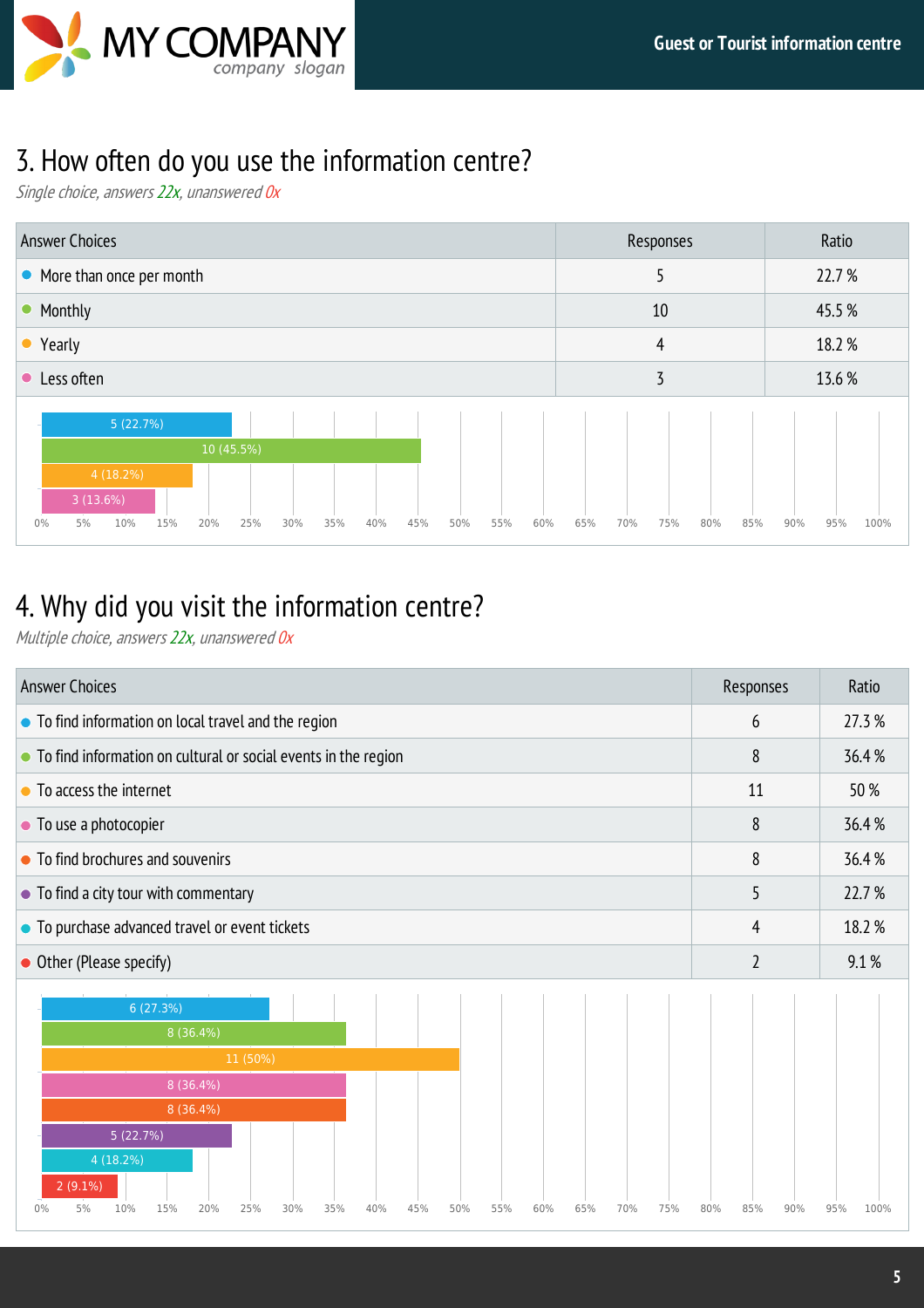

- Duisaute irure dolor in reprehenderit in voluptate velit esse cillum
- Nemo enim ipsam voluptatem, quia voluptas sit

## 5. How satisfied were you with the following services?

Matrix of single choices, answers 22x, unanswered 0x

| Answer                                       | Very satisfied | Satisfied | Indifferent | Dissatisfied | • Very dissatisfied |
|----------------------------------------------|----------------|-----------|-------------|--------------|---------------------|
| The services on offer                        | 6(27.3%)       | 5(22.7%)  | 6(27.3%)    | $2(9.1\%)$   | 3(13.6%)            |
| The quality of the services provided         | 4(18.2%)       | 6(27.3%)  | 8(36.4%)    | 3(13.6%)     | 1(4.5%)             |
| The internet connection speed/avalability    | $2(9.1\%)$     | 9(40.9%   | 7(31.8%)    | 3(13.6%)     | 1(4.5%)             |
| The access, comfort and hospitality          | 5(22.7%)       | 3(13.6%)  | 9(40.9%     | 5(22.7%)     | 0                   |
| The quality of service provided by the staff | 5(22.7%)       | 4(18.2%   | 6(27.3%)    | 4(18.2%      | 3(13.6%)            |

|       |            |             | 6(27.3%) |     |     | 5(22.7%)    |     |     | 6(27.3%) |     |             |     |             | $2(9.1\%)$ |             | 3(13.6%) |     |          |          |      |
|-------|------------|-------------|----------|-----|-----|-------------|-----|-----|----------|-----|-------------|-----|-------------|------------|-------------|----------|-----|----------|----------|------|
|       |            | $4(18.2\%)$ |          |     |     | 6(27.3%)    |     |     |          |     |             |     | $8(36.4\%)$ |            |             |          |     | 3(13.6%) |          | 4.5% |
|       | $2(9.1\%)$ |             |          |     |     | $9(40.9\%)$ |     |     |          |     |             |     | 7(31.8%)    |            |             |          |     | 3(13.6%) |          | 4.5% |
|       |            | 5(22.7%)    |          |     |     | 3(13.6%)    |     |     |          |     | $9(40.9\%)$ |     |             |            |             |          |     | 5(22.7%) |          |      |
|       |            | 5(22.7%)    |          |     |     | 4(18.2%)    |     |     |          |     | 6(27.3%)    |     |             |            | $4(18.2\%)$ |          |     |          | 3(13.6%) |      |
| $0\%$ | 5%         | 10%         | 15%      | 20% | 25% | 30%         | 35% | 40% | 45%      | 50% | 55%         | 60% | 65%         | 70%        | 75%         | 80%      | 85% | 90%      | 95%      | 100% |

## 6. Did the information centre have what you needed?

Single choice, answers 22x, unanswered 0x

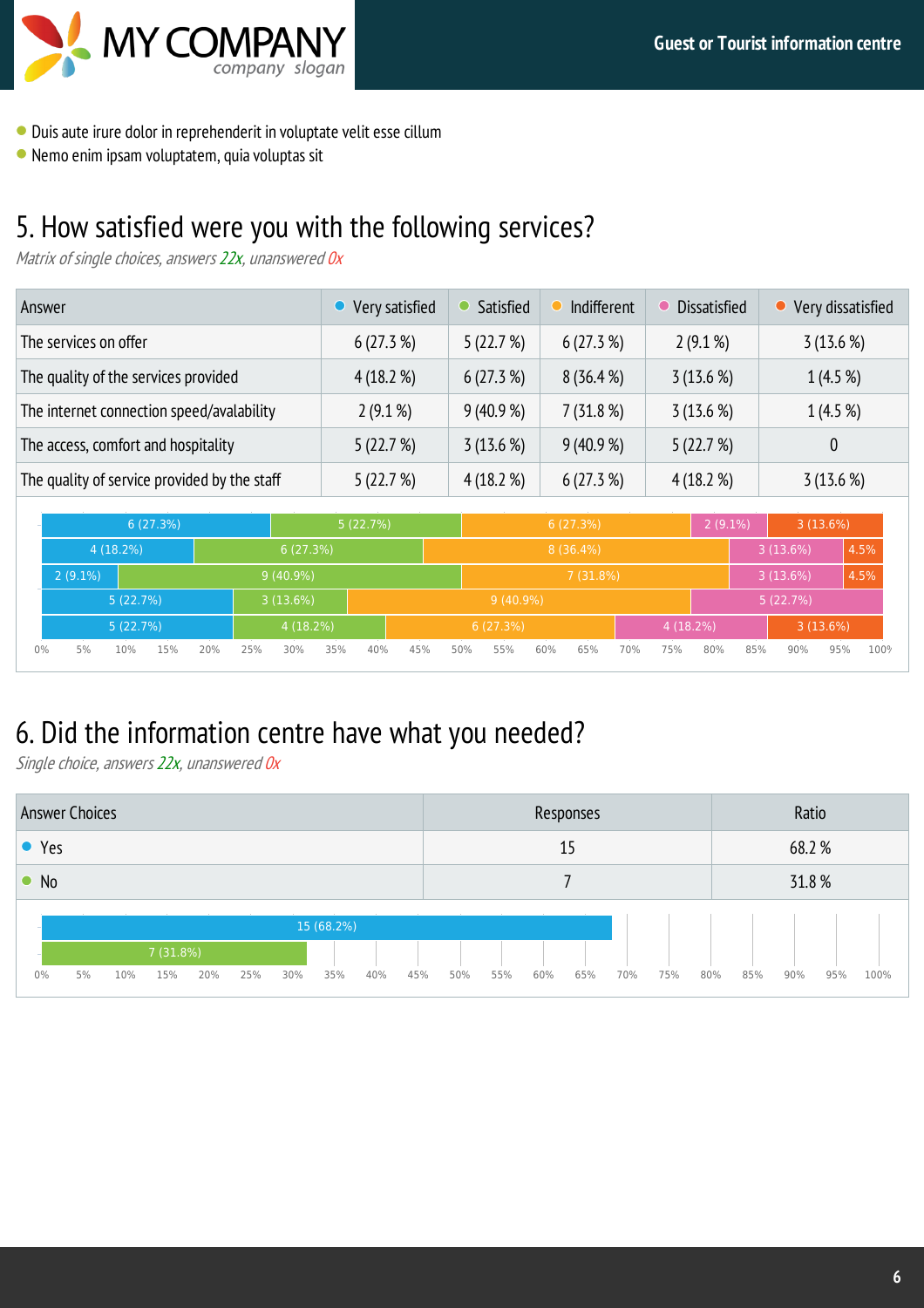

### 7. Have you ever visited the information centre website?

Single choice, answers 22x, unanswered 0x



## 8. Did you find everything you were looking for on our website?

Single choice, answers 22x, unanswered Ox



- Aenean laoreet
- esse cillum dolore eu fugiat
- $\bullet$  voluptatem, quia voluptas sit

### 9. Would you say that the information centre was useful or important to your visit?

Single choice, answers 22x, unanswered Ox



Ut enim ad minim veniam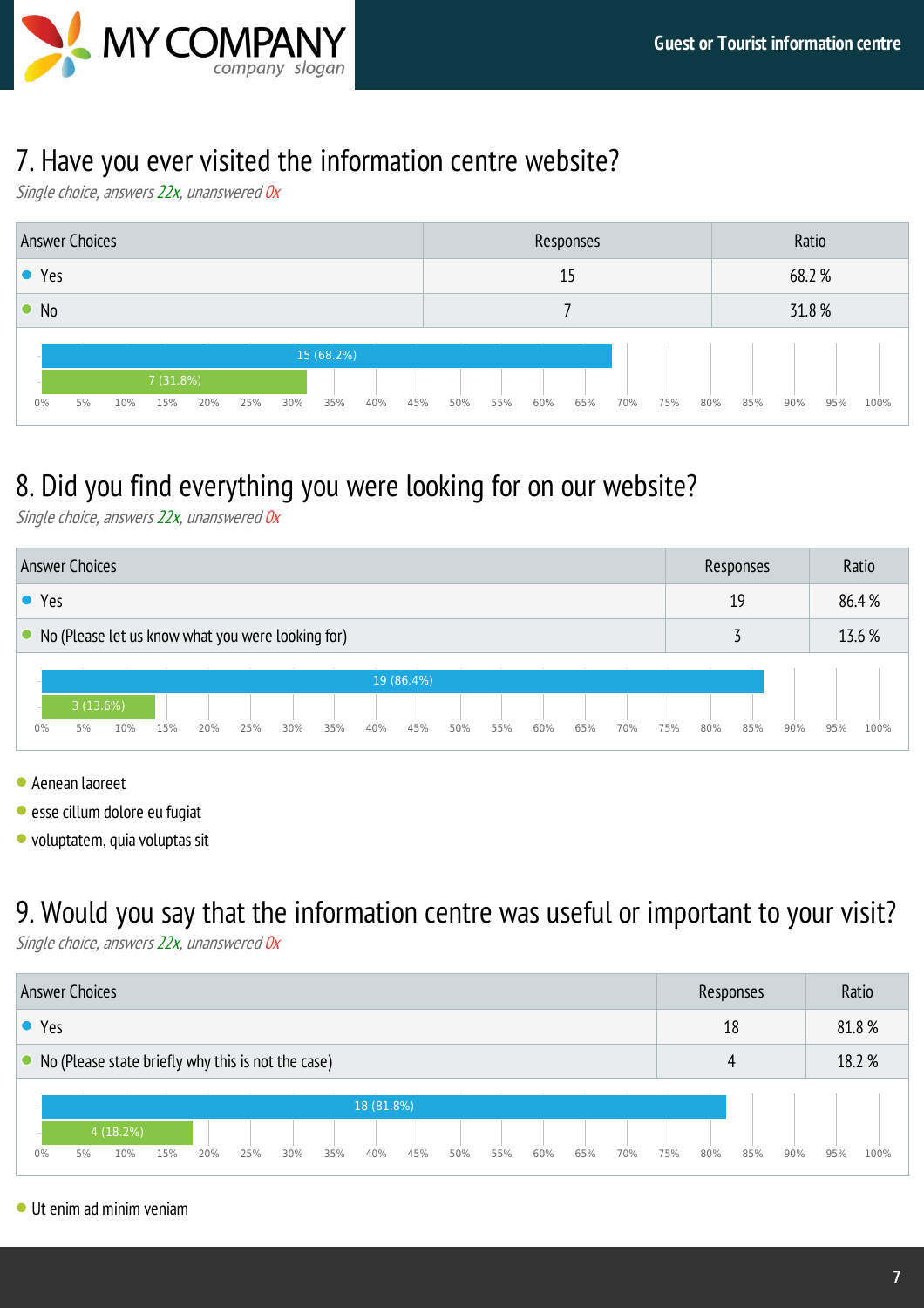

- **Commodo consequat**
- Itaque earum rerum hic
- necessitatibus saepe eveniet

## 10. How would you rate the overall level and quality of the services provided by the information centre?

Star Rating, answers 22x, unanswered Ox

### Number of stars 6.2/10

| Answer                                                                                                                                                                                                                        | Responses                | Ratio              |
|-------------------------------------------------------------------------------------------------------------------------------------------------------------------------------------------------------------------------------|--------------------------|--------------------|
| ● 10/10 女女女女女女女女女女                                                                                                                                                                                                            | 3                        | 13.6 %             |
| ● 9/10 女女女女女女女女女女☆                                                                                                                                                                                                            | $\overline{2}$           | 9.1%               |
| ● 8/10 ★★★★★★★★☆☆                                                                                                                                                                                                             | 3                        | 13.6 %             |
| ● 7/10 ★★★★★★★☆☆☆                                                                                                                                                                                                             | 3                        | 13.6 %             |
| ● 6/10 ★★★★★★☆☆☆☆                                                                                                                                                                                                             | 3                        | 13.6 %             |
| ● 5/10 ★★★★★☆☆☆☆☆                                                                                                                                                                                                             | $\overline{2}$           | 9.1%               |
| ● 4/10 ★★★★☆☆☆☆☆☆                                                                                                                                                                                                             | $\overline{2}$           | 9.1%               |
| ● 3/10 ★★★☆☆☆☆☆☆☆                                                                                                                                                                                                             | $\mathbf{1}$             | 4.5 %              |
| ● 2/10 ★★☆☆☆☆☆☆☆☆                                                                                                                                                                                                             | $\overline{2}$           | 9.1%               |
| $\bullet$ 1/10 $\star$ to the theory that the theory that the theory                                                                                                                                                          | $\mathbf{1}$             | 4.5 %              |
| 3(13.6%)<br>$2(9.1\%)$<br>3(13.6%)<br>3(13.6%)<br>3(13.6%)<br>$2(9.1\%)$<br>$2(9.1\%)$<br>1(4.5%)<br>$2(9.1\%)$<br>1(4.5%)<br>5%<br>$0\%$<br>10%<br>15%<br>20%<br>25%<br>30%<br>35%<br>40%<br>45%<br>50%<br>55%<br>60%<br>65% | 70%<br>75%<br>80%<br>85% | 90%<br>95%<br>100% |

## 11. Do you have any suggestions or comments on how we can improve your next visit?

Text answer, answers 22x, unanswered 0x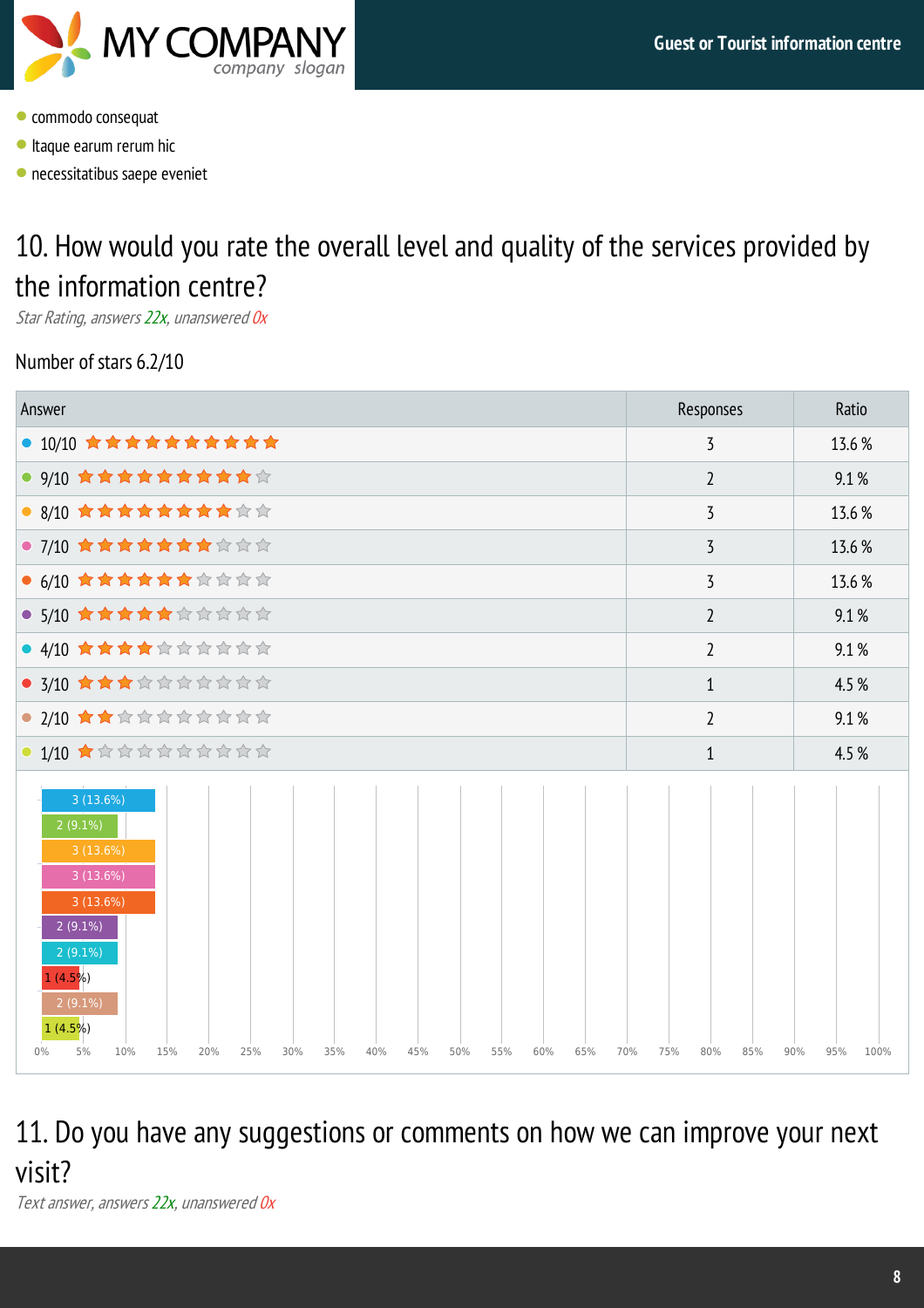

- Morbi tempor justo velit, vitae suscipit eros eleifend sit amet. Fusce imperdiet tellus quis sodales facilisis.
- Lorem ipsum dolor sit amet, consectetur adipisicing elit, sed do eiusmod tempor incididunt ut labore et dolore magna aliqua. Ut enim ad minim veniam, quis nostrud exercitation ullamco laboris nisi ut aliquip ex eacommodo consequat.
- haleluja
- Lorem ipsum dolor sit amet, consectetur adipisicing elit, sed do eiusmod tempor incididunt ut labore et dolore magnaaliqua.
- Ut enim ad minim veniam, quis nostrud exercitation ullamco laboris nisi ut aliquip ex eacommodo consequat.
- Duisaute irure dolor in reprehenderit in voluptate velit esse cillum dolore eu fugiat nulla pariatur.
- Excepteur sint occaecat cupidatat non proident, sunt in culpa qui officia deserunt mollit anim id est laborum.
- voluptatem accusantium doloremque laudantium, totam rem aperiam eaque ipsa
- $\bullet$  quae ab illo inventore veritatis et quasi architecto beatae vitae dicta sunt, explicabo
- Nemo enim ipsam voluptatem, quia voluptas sit, aspernatur aut odit aut fugit
- sed quia consequuntur magni dolores eos, qui ratione voluptatem sequi nesciunt, neque
- $\bullet$  qui blanditiis praesentium voluptatum deleniti atque corrupti, quos dolores et
- qui officia deserunt mollitiaanimi, id est laborum et dolorum fuga
- $\bullet$  facere possimus, omnis voluptas assumenda est, omnis dolor repellendus
- sint et molestiae non recusandae. Itaque earum rerum hic tenetur a sapiente delectus
- sunt in culpa, qui officia deserunt mollitiaanimi, id est laborum et dolorum fuga
- quis nostrum exercitationem ullam corporis suscipit laboriosam
- Et harum quidem rerum facilis est et expedita distinctio. Nam libero tempore
- debitisaut rerum necessitatibus saepe eveniet, ut et voluptates repudiandae
- rerum necessitatibus saepe eveniet, ut et voluptates repudiandae sint et molestiae non rec
- sadfdsa
- **IT'S PERFECT**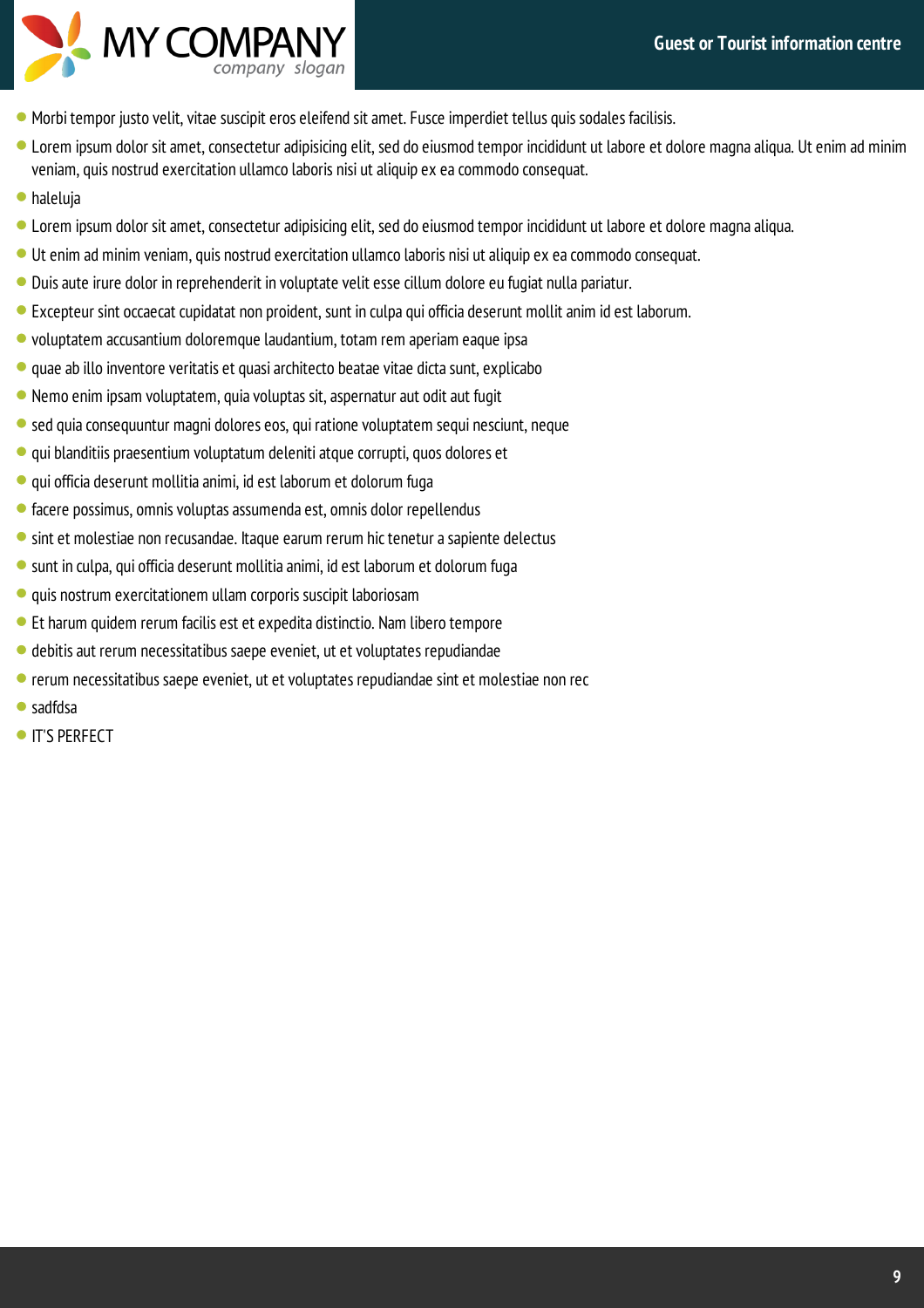

# Survey settings

| Questions per page                        | All |
|-------------------------------------------|-----|
| Allow multiple submissions?               |     |
| Allow return to previous questions?       |     |
| Display question numbers?                 |     |
| Randomize questions order?                |     |
| Show progress bar?                        |     |
| Receive response notifications by e-mail? |     |
| Password protection?                      |     |
| IP restriction?                           |     |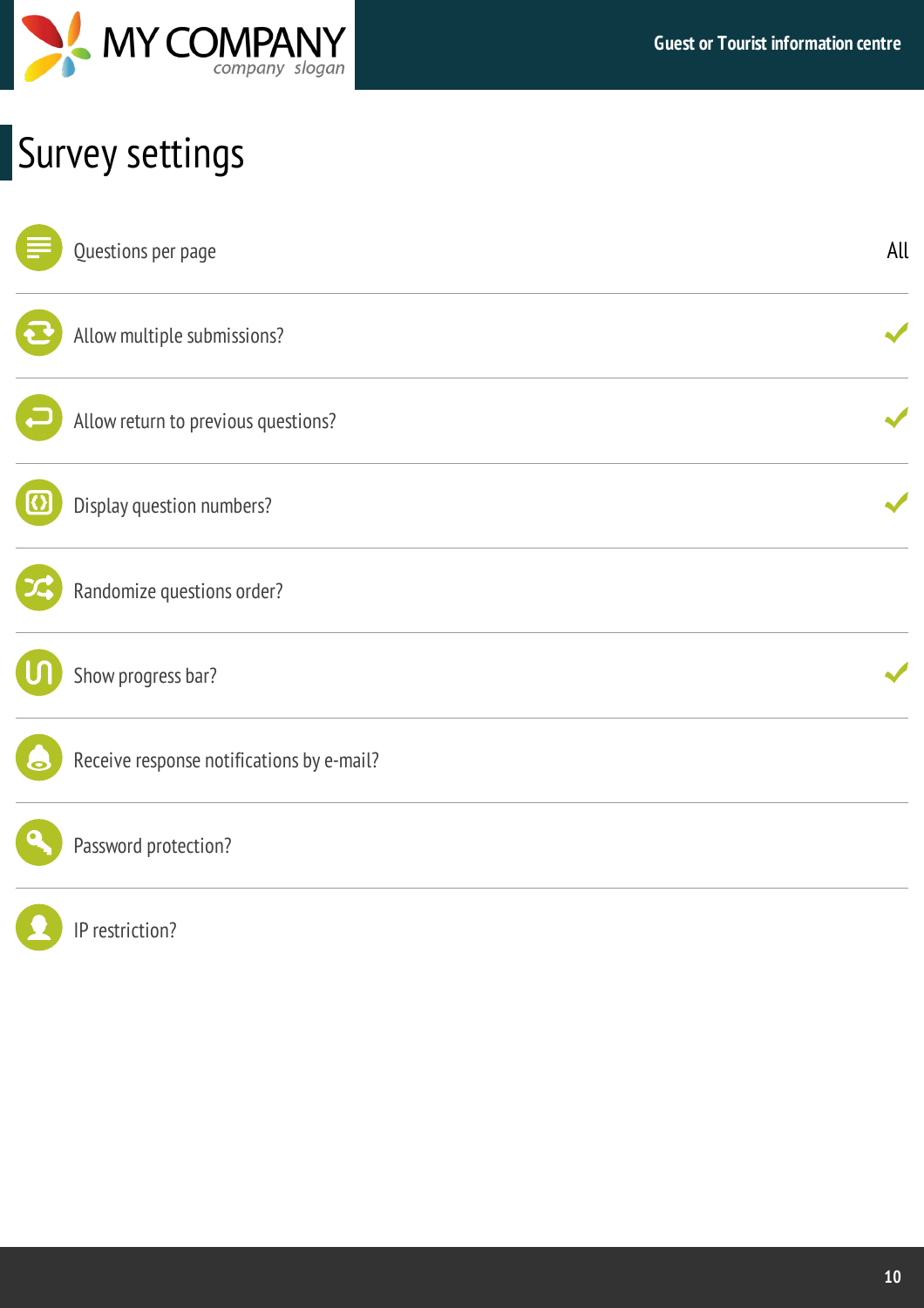

# Appendix: Survey

## Guest or Tourist information centre

Hello,

Please take a few minutes of your time to fill in the following survey.

### 1. How do you use the information centre?

- $\Box$  As a citizen
- $\Box$  As a tourist

### 2. Please indicate your age group below:

- $\bigcirc$  0-20
- $O$  21-30
- $\bigcirc$  31-40
- $\bigcirc$  41-50
- $\bigcirc$  51-60
- $\bigcirc$  61+

### 3. How often do you use the information centre?

- $\bigcirc$  More than once per month
- $\bigcirc$  Monthly
- $\bigcirc$  Yearly
- $\bigcirc$  Less often

### 4. Why did you visit the information centre?

- $\Box$  To find information on local travel and the region
- $\Box$  To find information on cultural or social events in the region
- $\Box$  To access the internet
- $\Box$  To use a photocopier
- $\Box$  To find brochures and souvenirs
- $\Box$  To find a city tour with commentary
- $\Box$  To purchase advanced travel or event tickets
- $\Box$  Other (Please specify)